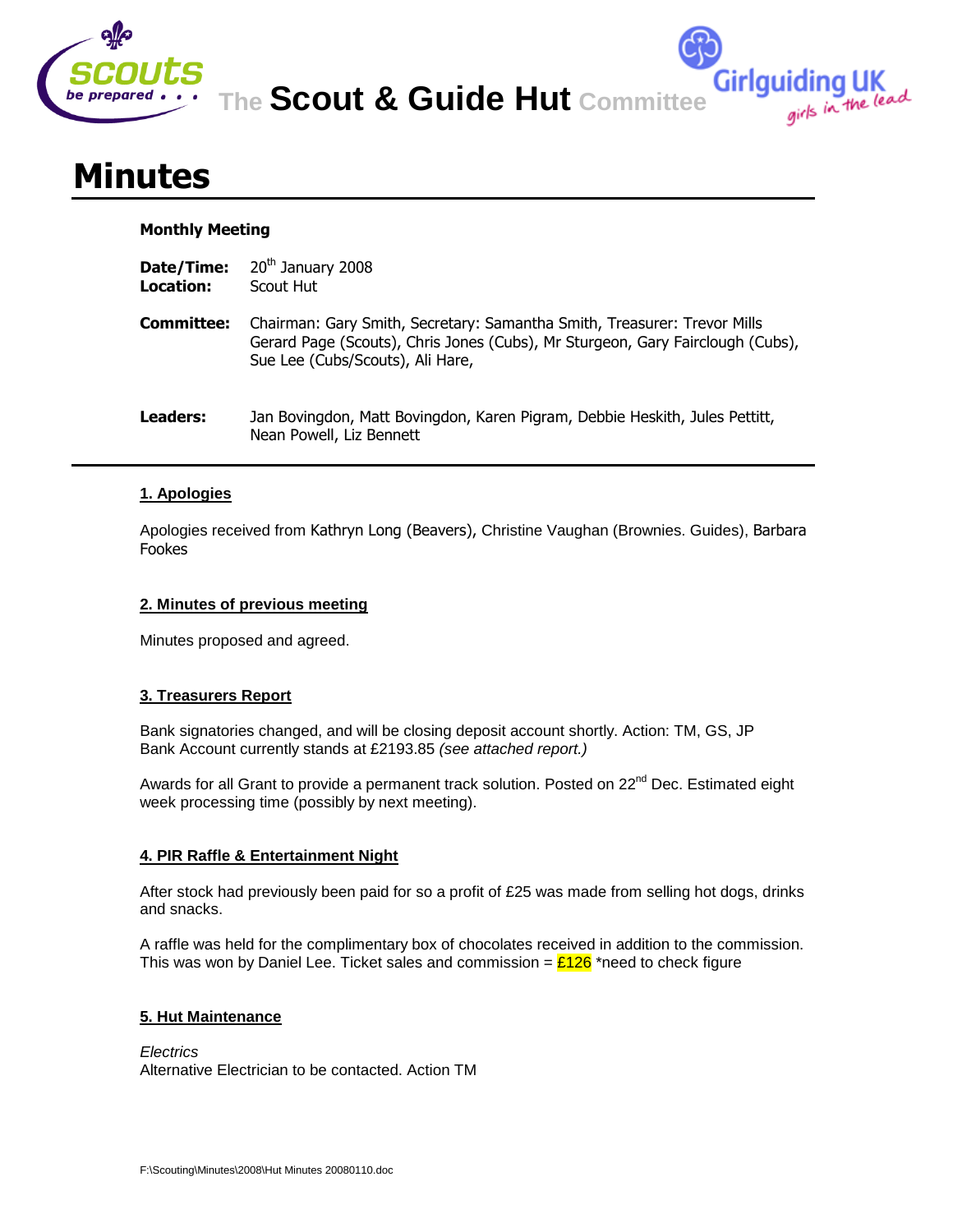

## *Flooring.*

Flooring not as bad as anticipated – to be monitored during winter months. TM to conduct flooring survey once fire doors have been replaced.

Girlguiding UK<br>girls in the lead

## *Fire Doors*

Measurements need to be taken by glass company hopefully this will be completed over the next few weeks: Action: KP & MB

## *Kitchen Units*

Replacement Kitchen units to be priced up. Write to B&Q (Colchester & Clacton) to request donation of ex-display/ trade pricing for units: Action GS Measure up and price worktop: Action LB

#### *Kitchen Visitors*

Agreed to invest in ultrasonic device to encourage mice to find alternative accommodation. Until doors are fixed mice seem to have easy access into the building. Action TM

#### *Septic Tank*

Agreed to have septic tank emptied through an alternative company (Binders) as our known supplier was unable to reach the tanks location with their vehicle. Cost is £90 and LB has been provided with payment. Action LB

#### *Outside Lights*

As we are having an electrician visit it was proposed to change the halogen spotlights replaced with low wattage alternatives. Agreed to investigate costs. Action TM

## *Track to hut*

Following the previous track repairs, it would appear that other parts of the track are requiring similar attention. Previous Track Sub committee to investigate as it may be easy to provide another short term fix. Will review at next meeting, as we should know if we have been successful with our Awards for all application.

#### *Memorial Camp Fire*

Agreed to make a permanent camp fire at the rear of the car park. If John's widow agrees then we would dedicate this in his memory. Action MB Working Sub committee MB, GF, TM & GS. (Contact Silverton's and request materials at cost price)

# *Interior Decorating - Saturday 22nd March @ 9am*

Thanks to Trevor we have had a quantity of Magnolia paint donated. Painting Team Members: CJ, DH, MB, MS, LB, JP, JB, GS & SS Please can all Leaders ensure that all equipment is stored away in cupboards etc after your meetings this week.

## **6. Fundraising**

## *Chocolates for Chocoholics – Feb/March*

Action SS *(Subsequent to meeting: Emailed [sales@chocolates-for-chocoholics.co.uk](mailto:sales@chocolates-for-chocoholics.co.uk) for ETA of Sping Catalogue)*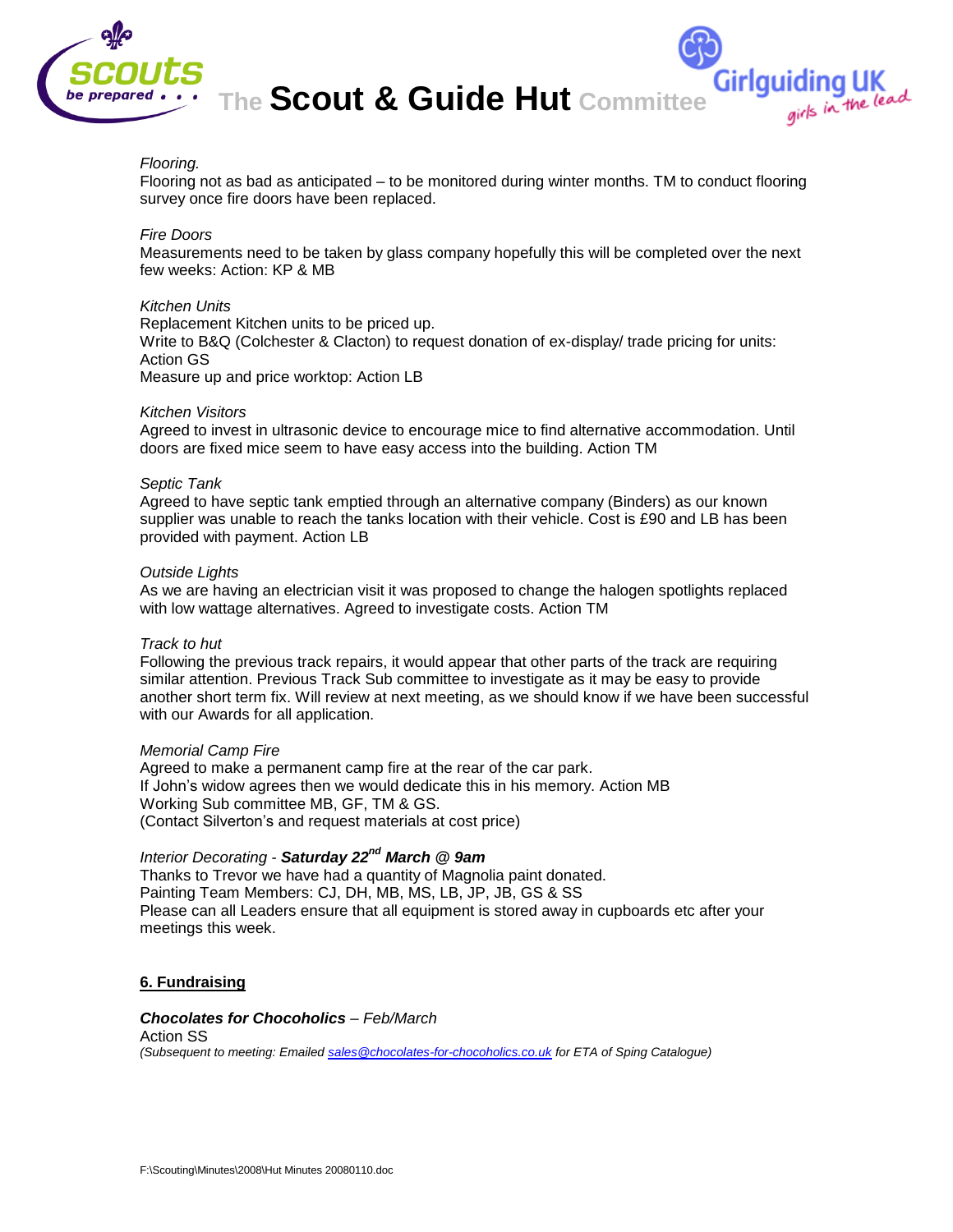

Girlguiding UK<br>girls in the lead

## *Strawberry Fayre & AGM – Saturday 3rd or 10th May*  Event in grounds Strawberries usually available from the middle of May

## *Tour de Tendring – Saturday 18th May*

Agreed to participate as a group with sponsorship funds going to Scout Hut. £10 per rider admission charge? CJ to coordinate. KP to modify the sponsored walk forms. Adult to child ratio 1:6 for cycle events

## *Tour de Tendring Catering – Saturday 18th May*

Contact TDC, Parish Council about providing Tea Tent either on Green or at Village Hall as this is an official stop. (May also want to be stop before Tesco's)

## *Cricket Match Tea Tent*

GS to contact Peter Bodily Also require permission from Parish Council

*Grand Raffle – Drawn at Village Show – Saturday 6th September*  Contact Derek Burdet re having draw at show Obtain Lotteries Licence from TDC Investigate a potential sponsor for Tickets MS has agreed to donate a bike as the main prize (Ladies or Gents?) Do we seek additional prizes too? Promote early July/August in Parish Magazine

*Village Show Tea Tent – Saturday 6th September* Contacting WI and British Legion about making cake with provided ingredients.

## *Smarties Tubes – Date TBA*

LB to try and source sufficient smartie tubes from local Cash & Carry

*Evening Event – Probably a Tuesday evening in Sept/Oct* Parents' to stay behind during Night Hike or similar

*Halloween Disco – Friday 31st October* To organised nearer the time.

**7. AOB**

None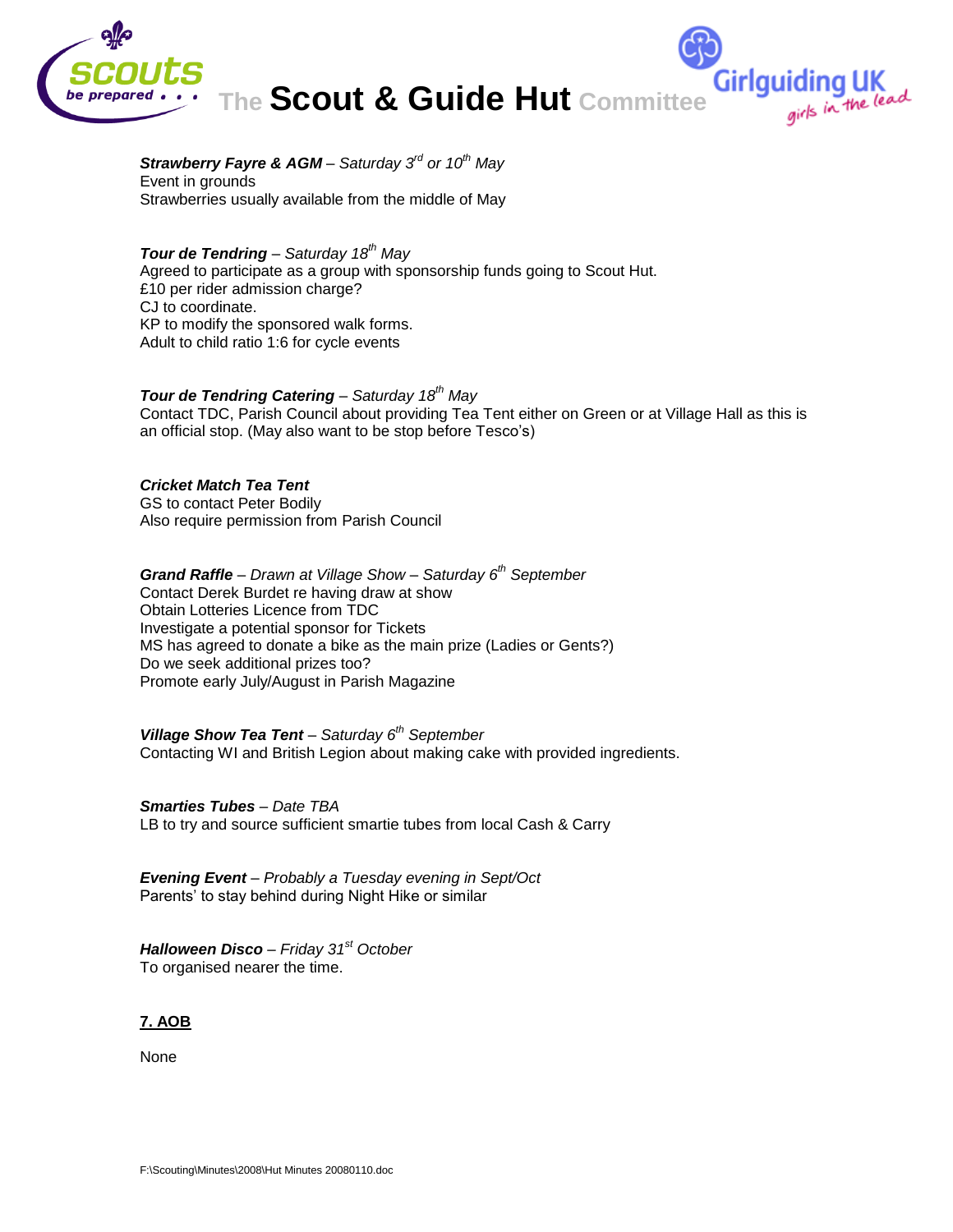

Girlguiding UK<br>girls in the lead

# *Subsequent to meeting*

*Hallway Skirting:* GF to install.

# **8. DONM**

Wednesday 20<sup>th</sup> February 2008 @ 8pm